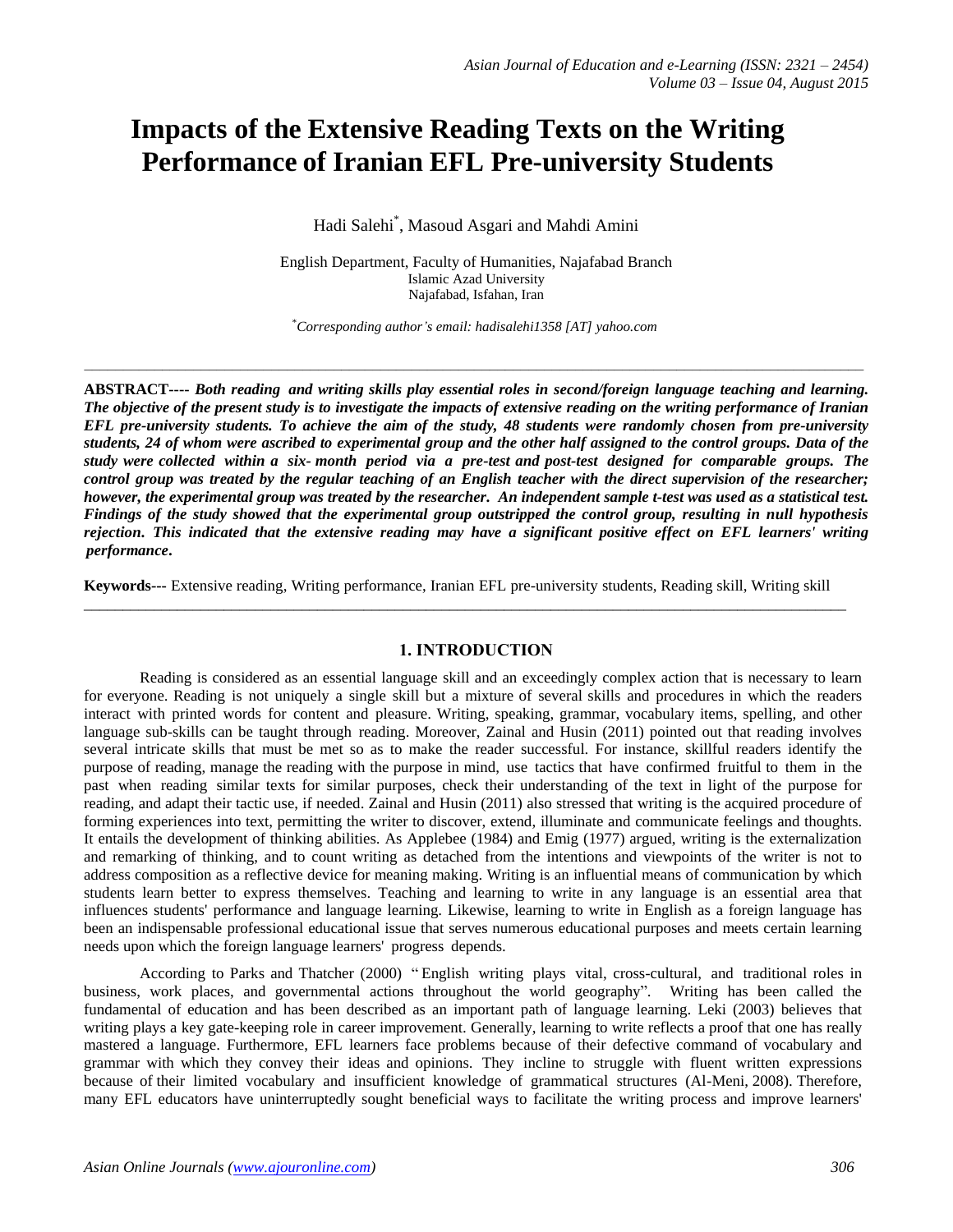writing performance, and using extensive reading texts may provide that. Tsai (2006) stressed the importance of linking writing and reading in college EFL courses. Tsai stated that teachers of English as a foreign or second language have managed to teach writing and reading independently from each other. Nevertheless, writing and reading share similar features and learners are more likely to benefit from the teaching program that makes writing and reading activities go hand-in-hand in such a way that complete each other. Implementing this concept in real teaching conditions would not be a problematic challenge when EFL writing teachers consider students' requirements, are conscious of the advantages of the reading/writing linking, and wisely devise teaching practices.

As long as the separation of writing and reading teaching in EFL settings makes students perceive reading as a decoding procedure and writing as only a task of composing grammatically correct essays, it is particularly vigorous for EFL teachers, through the reading/writing linking, to provide students with ample occasions and resources to help them become reflective writers and readers. More importantly, students should be taught in such a way to understand that both writing and reading are indivisible activities with communicative purposes. Just by doing so students will be able to develop language proficiency via writing and reading activities, and improve these two literacy skills in a significant way. Furthermore, a number of researchers have highlighted the role of extensive reading in language learning in general and writing skill in particular. First, it can provide comprehension input. Krashen (1982) maintained that reading leads to language acquisition in case particular prerequisites are met. Attracting material and a relaxed tension-free learning situation would be of these. Second, it can improve reader's general language competency. Grabe (1991) stressed the significance of extensive reading in supplying learners with rehearsal in automaticity of word identification. Third, it enhances the students' exposure to the language that readers receive, which is viewed as significant to their capacity to acquire new forms from the input. Elley (1991) reviewed a quantity of studies which indicated quick progress in language development compared with readers' regular program. There was a range of influence from reading aptitude to other language skills. Fourth, it can expand the vocabulary knowledge. Based on Nagy and Herman"s (1987) claim, children between grades three and twelve (above grade level) learn up to 3000 words a year. Fifth, it can lead to the development of the writing presentation. Stotsky (1983) and Krashen (1984) indicated the positive impact of reading on learners' writing skill. Sixth, it can unite formerly learned language. Finally, with extended texts, confidence is helped to be constructed. Kembo (1993) pointed to the worth of extensive reading in advancing learners' confidence and ability in confronting these longer texts. Thus, it can be pointed that extensive reading in foreign language learning and teaching not only improves reading proficiency but also the general language proficiency as well. Zamel (1992) stated that "writing development always includes reading development".

While various ways of applying extensive reading exist in educational context, [Day](http://www.sciencedirect.com/science/article/pii/S0346251X08000699) and Bmford (2000) presented a good guideline for theorizing extensive reading in a teaching/learning procedure. According to them, the top ten principles are: the reading material is easy; a collection of reading material on a broad range of topics need to be accessible; learners select the material they want to read; learners read as much as possible; the purpose of reading is usually related to pleasure, information and general understanding; reading is its own prize; reading pace is usually faster rather than slower; reading is silent and individual; teachers direct and lead their students; and the teacher is a role model of a reader. Even with the rising number of research supporting the use of extensive reading for developing second language proficiency (e.g. Elley and Mangubhai, 1983; Tudor and Hafiz, 1989; Hafiz and Tudor, 1989; Elley, 1991; Pilgreen and Krashen, 1993; Cho and Krashen, 1994; (1995a); (1995b); Constantino, 1994), a number of teachers are yet doubtful of how efficient it is. Therefore, in this study the researcher investigates whether Iranian EFL Pre-university students' writing performance could improve with extensive reading treatment.

From the present researchers' personal experiences and observations, many pre-university English teachers complain about EFL students' incapability to organize their ideas logically, their lack of suitable information to cover the assigned topics, their poor vocabulary, their structure and spelling mistakes, and their writing patterns. Moreover, Iranian EFL Pre-university students also complain about being unable to write professionally. The researcher also notice that most students get low scores in their writing exams. Therefore, the need arises to investigate this problem. The researcher also suggests a technique to develop students' writing ability. He believes that using extensive reading may have a significant role in helping students develop their writing skill. Furthermore, the researcher notices that most students unconsciously ignore the supportive role of reading in writing. Therefore, the present study aims to investigate the impacts of reading on the students writing performance.

## **2. REVIEW OF LITERATURE**

Newly many research papers were conducted to determine the usefulness of extensive reading strategy in universities and schools. Although the effect of extensive reading on writing performance receives considerable emphasis in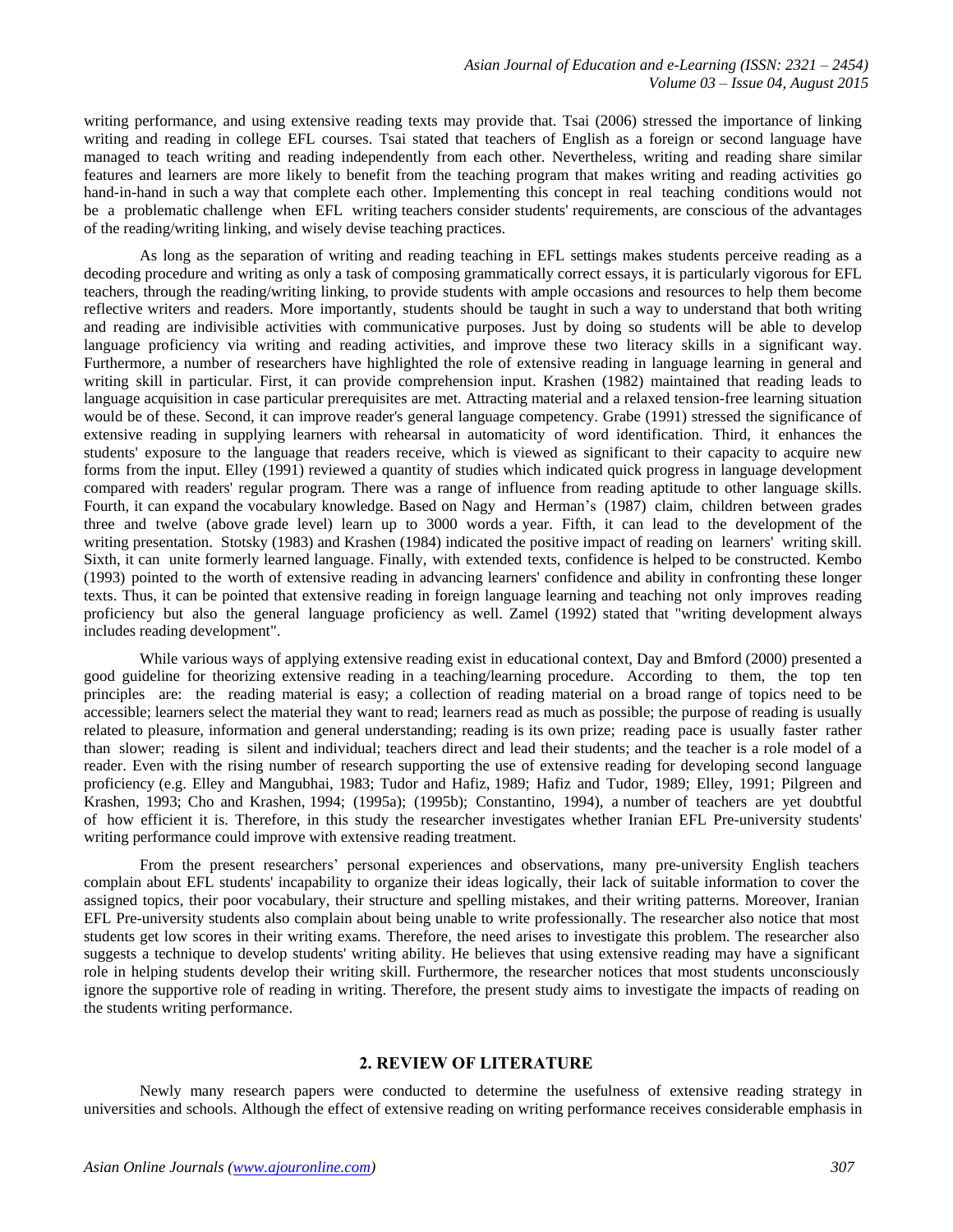English as a first language, EFL teachers traditionally discourage it. The researcher reviewed some of the studies which were most related to the topics of the present study. [Beach \(1984\)](javascript:__doLinkPostBack() studied the effect of reading ability on 60 seventh-grade students' narrative writing quality. The findings of the study indicated that reading ability had an effect on the quality of personal incident writing. Schneider (1985) examined how re-reading functions in the composition process of six college students – three skilled writers and three unskilled ones. In fact, he tried to describe how reading and writing processes interact during composition. It was found that re-reading has an important function in helping writers shape the meaning of their written pieces.

Janopoulous (1986) studied the relationship between reading for pleasure and second language writing competence. The findings of the study showed a meaningful correlation between pleasure reading and students' proficiency in written English. Murdoch (1986) investigated the effect of integrating writing with reading on developing and improving students' writing achievement. The findings showed that if writing with its mechanics were integrated into activities or exercises based on reading texts, students would no longer view writing as an unpleasant task, but as a natural part of language learning. Moreover, it was found that students' writing performance substantially improved. Shahan and Lomax (1986) suggested three models explaining the writing-reading relationship. Their models contain the interaction of writing and reading, reading-to-write, and writing-to-read. They used path analysis to investigate the impact of reading on writing. The results showed that the reading-to-write was superior to the other two models.

Hafiz and Tudor (1990) investigated the impacts of an extensive reading program and accuracy of using lexical items on Pakistani primary school pupils' second language learning. They found that the students had statistically significant expansions in their vocabulary base and writing and the influence of extensive reading program supported the idea that students learn to write through reading. It was suggested that teaching composition via the integration of writing with other language skills could make writing tasks more effective and purposeful. Zaher (1990) investigated the effect of a proposed unit based on the integration of the writing skill with other language skills, mainly with reading. it was found that there was a tangible increase in the students' use of varied types of structures while writing after the treatment as compared to their writing performance before the implementation of the proposed unit. In other words, it was found that the students confined themselves mainly to simple structures and a limited number of compound and complex structures on the pre-test, while after the treatment, the students' use of compound and complex structures in writing increased significantly. Thus the findings of the study supported the hypothesis that teaching writing through integrating language skills would help students improve their writing performance.

Grabe and Kaplan (1996) suggested that reading activities will be of a great assistance to improve and promote too many writing activities at the beginning and advanced levels. They stated that the outcome of a reading activity serves as input for writing, and writing heads students to further reading sources and references. They also indicated that there is a need for students to read texts and analyze them logically, which is considered as a key component in their academic writings. Mason and Krashen (1997) investigated the effectiveness of a one-semester reading program on Japanese university students' linguistic competence, reading and writing skills. The findings of the study revealed statistically significant gains and positive attitudes in the students' reading ability and writing skill. Bell (1998) stressed that reading extensively offers teacher worldwide engagement in a concentrated and encouraging reading program to direct students along a passage to be independent and resourceful in their reading and language learning, and furthermore to be wellimproved and naturally-respondent to form texts, thoughts and ideas in writing.

Ferris and Hedgcock (1998) indicated that voluntarily pleasurable reading has empirically proved to bring about positive impacts on developing writing skill. They confirmed, regardless of students' ages and levels, that written texts actually derive partly from self-initiated and self-selected reading texts. Wong (2001) defined literacy as the ability to read and write. Therefore, he introduced an extensive reading program in Hong Kong to motivate students to read and thus enhance their English proficiency. He suggested that general reading skills are strengthen through more effectively connection between reading and writing. Helal (2003) studied the effect of a proposed self-access reading program in the light of the integration between reading and writing in developing the writing performance of Egyptian freshmen students. It was observed that the reading program was efficient in developing the writing performance of the experimental group. Smith (2003) concluded that when children read more narrative tests such as short stories, fiction books, and poems, they would raise their concern over structure and function of expository texts. He also claimed that topical bibliography and commentary could incorporate expository texts into school curriculum, which are considered a rewarding experience and a primary function for students to enhance their expository writing.

Bakir (2004) studied the effectiveness of using extensive reading in improving the attitudes towards learning English and writing performance of Palestinian tenth grade students. Students in the experimental group practice reading extensively as a pre-writing activity while, students in the control group were exposed to the regular textbooks.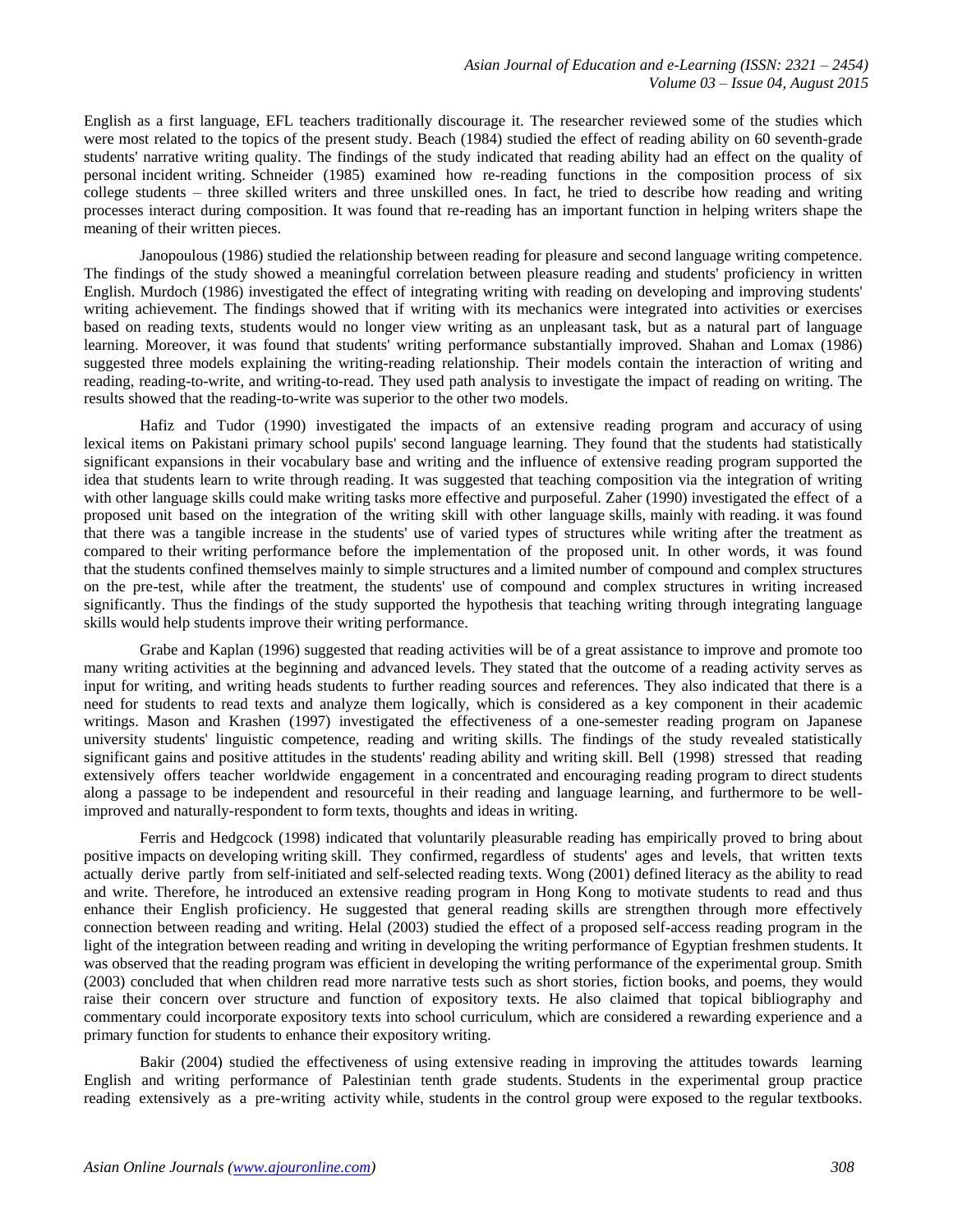The findings of the study ensured the effectiveness of using extensive reading in improving students' writing performance and their attitudes towards learning English. Hany (2007) [investigated the](javascript:__doLinkPostBack() influence of using the reading for writing approach on [improving](javascript:__doLinkPostBack() the writing [aptitude of](javascript:__doLinkPostBack() Egyptian EFL learners and their attitudes towards writing. This small scale research empowered students to improve their writing skills and their attitudes towards writing, with no statistically meaningful differences between males and females. The study verified the effectiveness of the reading for writing approach as a possible device for enriching the writing skill of Egyptian EFL learners and their attitudes towards writing. Shen (2009) surveyed the effects of a reading-writing linking project on the freshmen EFL college students who studied English as an obligatory subject. The results of the study showed that the learners' mastery developed not only in critical thinking but also in linguistic progress as well as in personal growth. Reading helped the EFL learners to progress their writing with the stimulus, vocabulary, structures, and prior experience (schema).it was also found that the reading-writing linking had a positive effect on the EFL college students' reading metacognitive awareness (i.e., rechecking what they have read), as well as their reflection of personal values and experience transaction. The findings of the study suggested that writing and reading need to be combined in teaching since they are not detached skills, but mutually strengthened in EFL classroom.

Yoshimura (2009) investigated the impacts of linking writing and reading and a checklist to direct the reading procedure on EFL learners" learning about writing. In this study, ways of reading which are expected to promote the progress of writing ability were checked and operationalized into checklist questions for EFL reading instructions. The findings of the study showed that joining writing and reading has positive effect and that the checklist helps students count genre and effectively incorporate the writing and reading procedures. Theoretical justification and research indication from L1, ESL and EFL supports the associations of writing and reading as well as the benefits of motivating students to read as much as possible to improve their writing aptitude. Kirin (2010) reported a 15 week reading experiment with a group of Thai EFL learners who were motivated to read and, by the end, were sub-divided for statistical analysis based on their reading volume. Designated "high" and "low" groups, this signified the amount of their exposure to comprehensible input. All participants enhanced their writing abilities which were measured every five weeks through the complete involvement with simplified reading books. The findings of the study showed that the high ability learners' writing improved, while low ability learners' writing abilities did not advance despite extra reading engagement over the four months of the experiment.

Alkhawaldeh (2011) examined the awareness among Jordanian Eight grade students of the relationship between EFL reading comprehension and writing and the associated impact on writing ability improvement. The descriptive findings of the study demonstrated that the effect of reading on writing was revealed in the provision with vocabulary needed for writing, general ideas and background knowledge to write compositions together with the connecting words and using the reading text to check spelling. The findings of the study also showed that high achieving students scantly referred to the reading text while low achieving counterparts excessively relied on it. It was also found that there was a positive influence relating to paragraph promotion and the structure of the topic as well as start and end of the composition. Moreover, analysis of covariance revealed significant differences between the above two groups in writing skill achievement ascribed to the effect of reading comprehension. The study finally encouraged using the reading text as a model by students to benefit from in their writing.

De Rycker and Ponnudurai (2011) examined which of these two presentation modes, viz., interactive online reading or print-based reading, support current ICT-iterate generation of Malaysian students write better argumentative essays. They found that 61% of all essays are "good", while 39% assayed as "average" to "poor". They also found that the interactive online reading context generates superior task performance and that it also produces respectively more essays with a "good" thesis statement. Both findings are statistically meaningful. Erhan (2011) analyzed the impacts of the supportive integrated reading and composition technique and the traditional reading and writing pedagogical methods for primary school students. It was found that a statistically meaningful difference exists between the writing and reading abilities of the experimental and control groups in terms of academic achievement and retention. This difference was uncovered in favor of the supportive integrated reading and composition technique. Zainal and Husin (2011) studied the impacts of reading on writing performance among faculty of civil engineering students. The results indicated the positive impacts of reading on students' writing. Generally the results of this study indicated that reading and writing are connected to each other. It is effectively help students in writing in several ways. Based on the literature, the researcher found out that numerous studies were conducted and several extensive reading texts were introduced in the Western countries, while very few ones were carried out in Iran to investigate the role of extensive reading in developing the students' achievement in writing. All of the reviewed studies showed a strong relationship between reading and writing. The present study is similar to the reviewed studies in the general aim to investigate the impacts of extensive reading on the writing performance of Iranian EFL pre- university high school students. However, the impacts of extensive reading on Iranian EFL Pre-university students have not received much attention in the literature. Therefore, this fact empowered the researcher to focus the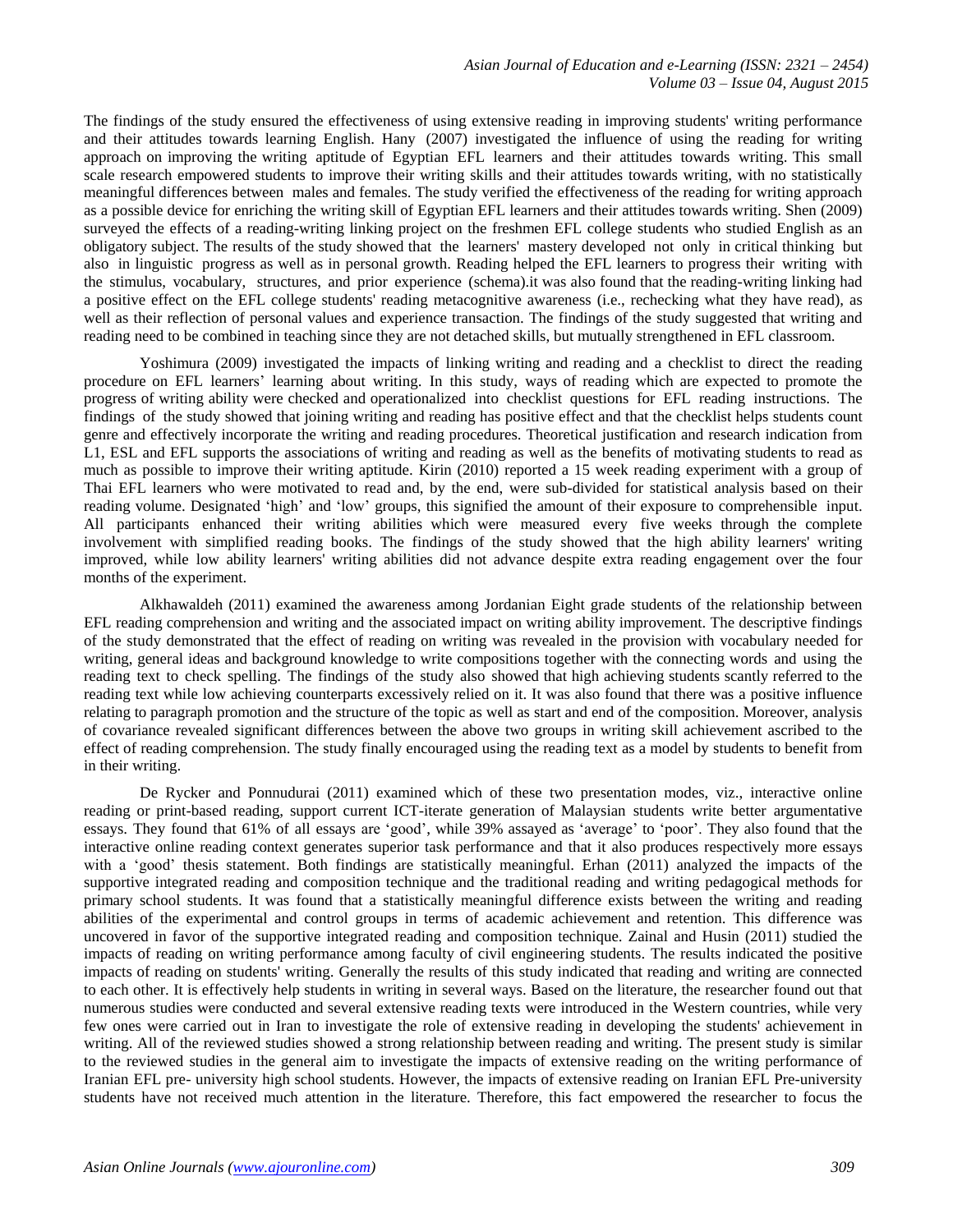attention of the study on the impacts of extensive reading on the writing performance of Iranian EFL Pre-university students.

## **3. SIGNIFICANCE OF THE STUDY**

It is mutual for teachers to use different techniques in the language class to help their students improve their language skills. The use of extensive reading to improve the writing attainment is widely recommended in the educational literature and its role in the foreign language classroom has been the concern of many teachers and scholars (Abou Baker, 1996; Khater, 2002; Helal, 2003; and Bakir, 2004). In the present situation of research-based practices, numerous educators may be doubtful about permitting the use of a new educational device until the effects of that device have been evidently confirmed through quantitative research. The present study investigates the impacts of extensive reading on the writing performance of Iranian EFL Pre-university students, which is an issue previous studies conducted in Iran, did not tackle fully. To the best knowledge of the researcher, this is the first attempt to determine whether or not Iranian EFL Preuniversity students' writing performance significantly improves when they are exposed to the extensive reading texts. Therefore, it is hoped that:

- The students will be able to produce meaningful writing paragraphs, essays, letters, reports, short stories, articles, compositions, and summaries, and the reading program may help to determine students' progress in previously mentioned skills as well as their mastery of the writing sub-skills such as thesis statement, relevance, coherence, cohesion, exposition, quantity, unity, wording, and grammaticality.
- It will help researcher engaged in the educational procedure gain insights into extensive reading and its impacts on writing skill and seek to improve it overtime.
- It may encourage additional research, which in order, may lead to the improvement of the field of extensive reading and its impacts on writing skill in general and language teaching and learning in particular.
- It will help teachers to better understand the issue and integrate it into their classroom routine in general and in the writing class in particular.
- The findings of this study may be able to open the minds of the students towards the significance of reading to advance their writing performance.
- The findings of the study may be able to help the students to see the problems in writing that they may encounter if they do not get used to read and could motivate them to read more.

This study aims to find out the impacts of extensive reading text on the writing performance of Iranian EFL preuniversity students.

## **4. METHOD**

#### *4.1. Research Question*

The present study attempts to answer the following question:

Is there a substantial difference between the achievement of the control group and that of the experimental group owing to the behavior?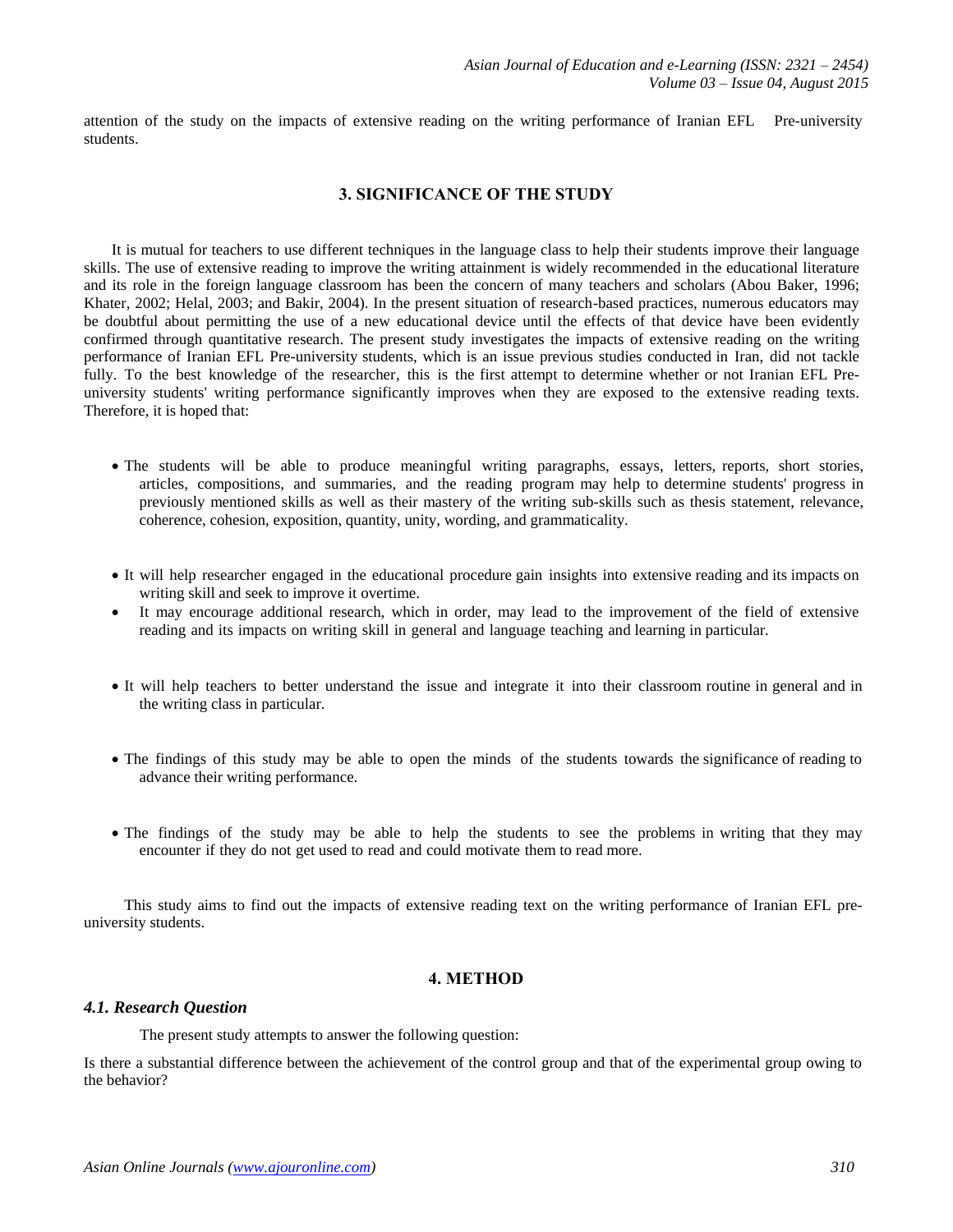## *4.2. Research Hypothesis*

This study attempts to test the following hypothesis:

Using extensive reading has no optimistic effect on the writing performance of Iranian EFL pre-university students.

## *4.3. Instrument and Procedures*

The present study was carried out with Shariati Pre-university students following a randomized control-group pretest-posttest design. The participants were randomly assigned to two groups. Each group was then assigned at random to either the experimental group or the control group. The management consisted of two levels: the method of the extensive reading program and the traditional method alone. The experimental group undertook the first level of treatment while the control group undertook the second level of treatment. The experimental group students were exposed to the extensive reading program four 50-minute periods a week for two months of the experiment. However, the control group students were not exposed to the extensive reading program during the course of the treatment. Both groups were subjected to a writing pretest immediately before beginning the experiment and the same test was administered as a post- test instantaneously after it. The sample of the study consisted of 48 students who were chosen randomly through the random sampling techniques in the statistical package of SPSS. Then, 48 students were randomly chosen from Pre-university students, 24 of whom were ascribed to experimental group and the other half assigned to the control groups. To answer the question of the study, the researcher prepared an extensive reading program and a writing test. The extensive reading program consisted of four units. Each unit had four lessons including reading and writing activities to be performed by the students and are pertinent to their needs and abilities after practicing various reading topics. The program included narrative, descriptive, scientific, and expositive texts. The researcher selected the material on the basis of the students' level. It is hoped that by proposing students the opportunity to be situated among reading materials selected from different fields of knowledge, the present program may improve the writing performance of Iranian EFL pre-university students. In brief, the program is designed to help the students to understand and engage in this active reading process more effectively so that they can become good writers. The program consisted of an introductory classroom period and four units each unit took two weeks, this means eight 50-minute periods. Therefore, the program took 32 classroom periods over a period of two months. Furthermore, the preliminary classroom period was used to introduce students to the program, its aims, and the writing skills they are going to develop. The importance of using intensive reading programs in developing the writing skills was also explained. Moreover, each student in the experiment group received a copy of the program. Students were asked to write a short essay explaining why star college athletes are better known and more popular than top students, and show what impacts this situation has on college life. Concerning the rating of the students' writing, the researcher used the following checklist to evaluate the students' writing performance: (a) thesis statement, (b) relevance, (c) coherence, (d) cohesion, (e) exposition, (f) quantity, (g) unity, (h) wording, (i) grammatically. The total score was  $45$ , 3 points for each skill. Two English language teachers rated the students' writings. The two raters were asked to evaluate each of the nine writing skills separately, then the overall marks were calculated. To ensure the reliability of scoring of the writing test, three raters from the correlation was calculated. The results are presented in Table 1.

| The inter-rater Correlation                                | <b>Correlation</b> | <b>Significance</b> |  |
|------------------------------------------------------------|--------------------|---------------------|--|
| Inter-rater correlation between the first and second rater | 0.96               | 0.01                |  |
| Inter-rater correlation between the first and third rater  | 0.97               | 0.01                |  |
| Inter-rater correlation between the second and third rater | 0.96               | 0.01                |  |

 $Table 1: Within a test item notation which$ 

Table.1 shows that the writing test inter-rater reliability is statistically significant (0.93) at 0.01.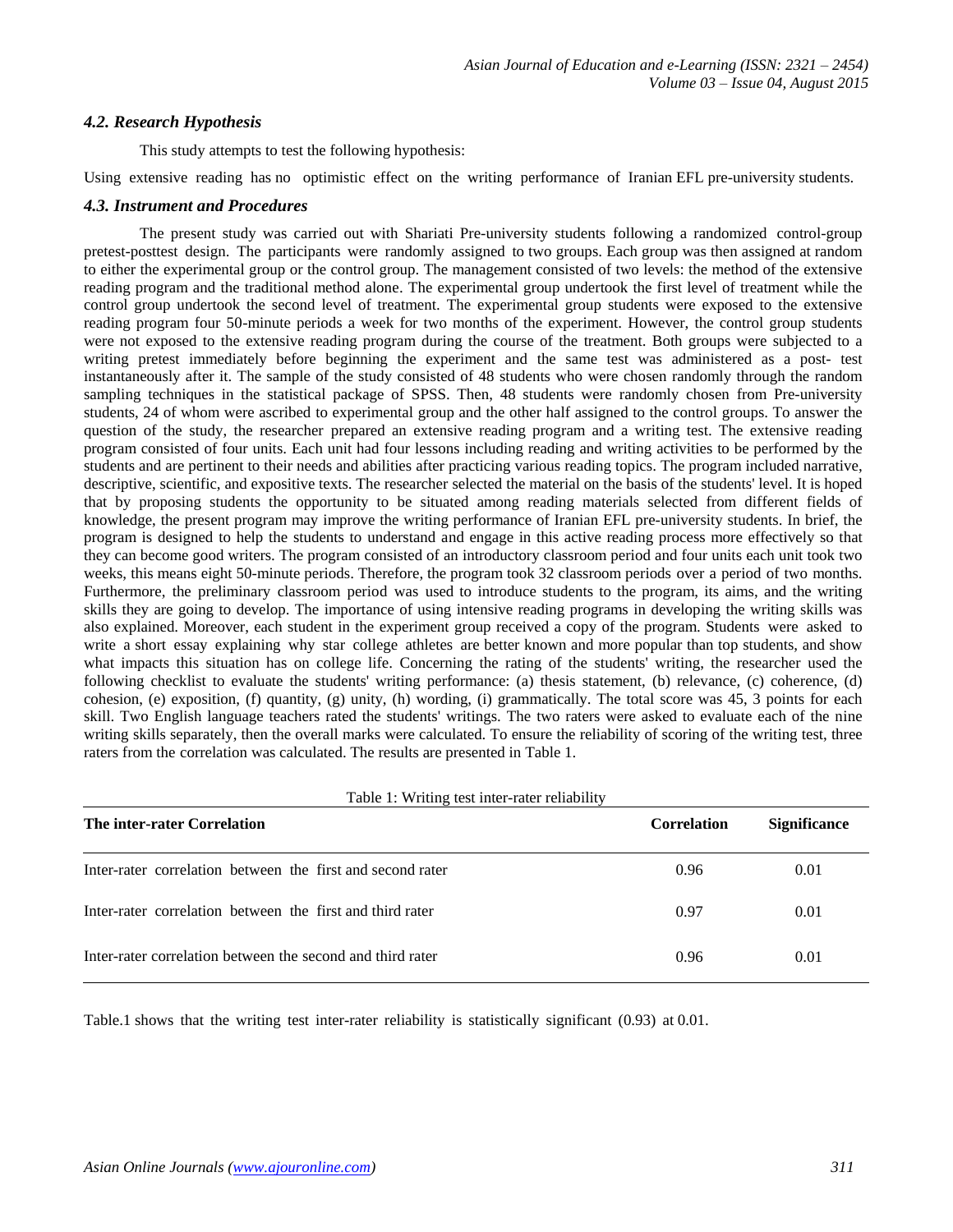# **5. DISCUSSION AND CONCLUSION**

The broader aim of the present study was to evaluate the impacts of extensive reading texts on the writing performance of Iranian EFL pre-university students. This section represents the findings of the study, the discussion of the findings, and the recommendations. The question of the study examines the impact of extensive reading text on Iranian EFL pre-university students' writing performance. It compares the extensive reading program method with the traditional method. The researcher hypothesized that the students who were treated through the extensive reading text would show better performance in writing than those who were treated through the traditional method. This hypothesis was tested at the 0.05 level of significance. The data were gathered during a pretest-treatment-posttest design for the corresponding groups and analyzed via the statistical package SPSS. An independent t-test was carried out to determine achievement of the two groups on the pretest. Table 2 represents the results.

| Table 2: Results of the t-test of the means of the achievement of the two groups on the pretest |  |  |  |
|-------------------------------------------------------------------------------------------------|--|--|--|
|-------------------------------------------------------------------------------------------------|--|--|--|

|          | Group                     | N  | Mean  | Standard  |      | Sig.  |
|----------|---------------------------|----|-------|-----------|------|-------|
|          |                           |    |       | Deviation |      |       |
|          |                           |    |       |           |      |       |
| Pre-test | Control Group             | 24 | 12.71 | 3.35      | 1.21 | 0.233 |
|          |                           |    |       |           |      |       |
|          | <b>Experimental Group</b> | 24 | 11.48 | 3.53      |      |       |
|          |                           |    |       |           |      |       |

Table 2 shows that the difference between the achievement of both groups on the pre-test is not statistically significant at  $\alpha$  = 0.05. Thus, as there is no statistically significant difference between the experimental and control groups on the pre-test, the two groups were assumed equivalent. Another independent sample t-test was conducted to determine whether or not there is a statistically significant difference between the two groups' achievement on the post-test. Table 3 shows the results.

| Table 3: Results of the t-test of the means of the achievement of the two groups on the post-test |  |  |  |
|---------------------------------------------------------------------------------------------------|--|--|--|
|                                                                                                   |  |  |  |

|           | Group                     | N  | Mean  | Standard<br>Deviation |          | Sig.  |
|-----------|---------------------------|----|-------|-----------------------|----------|-------|
|           |                           |    |       |                       |          |       |
| Post-test | Control Group             | 24 | 13.92 | 2.82                  | $-2.058$ | 0.045 |
|           | <b>Experimental Group</b> | 24 | 23.32 | 1.88                  |          |       |

Table 3 shows a statistically significant difference at  $\alpha = 0.05$  between the performance of the control group and that of the experimental group on the posttest all for the experimental group. It shows that using the computer in English language teaching to pre-university students has a positive impact on students' performance. The mean score of the control group on the post-test was13.92 while that of the experiment group was 23.32. Furthermore, in spite of the fact that the difference between the performance of the control group and the experimental group on the pretest was not statistically significant, to eliminate initial differences, a one-way ANCOVA was carried out. Table 4 shows the results.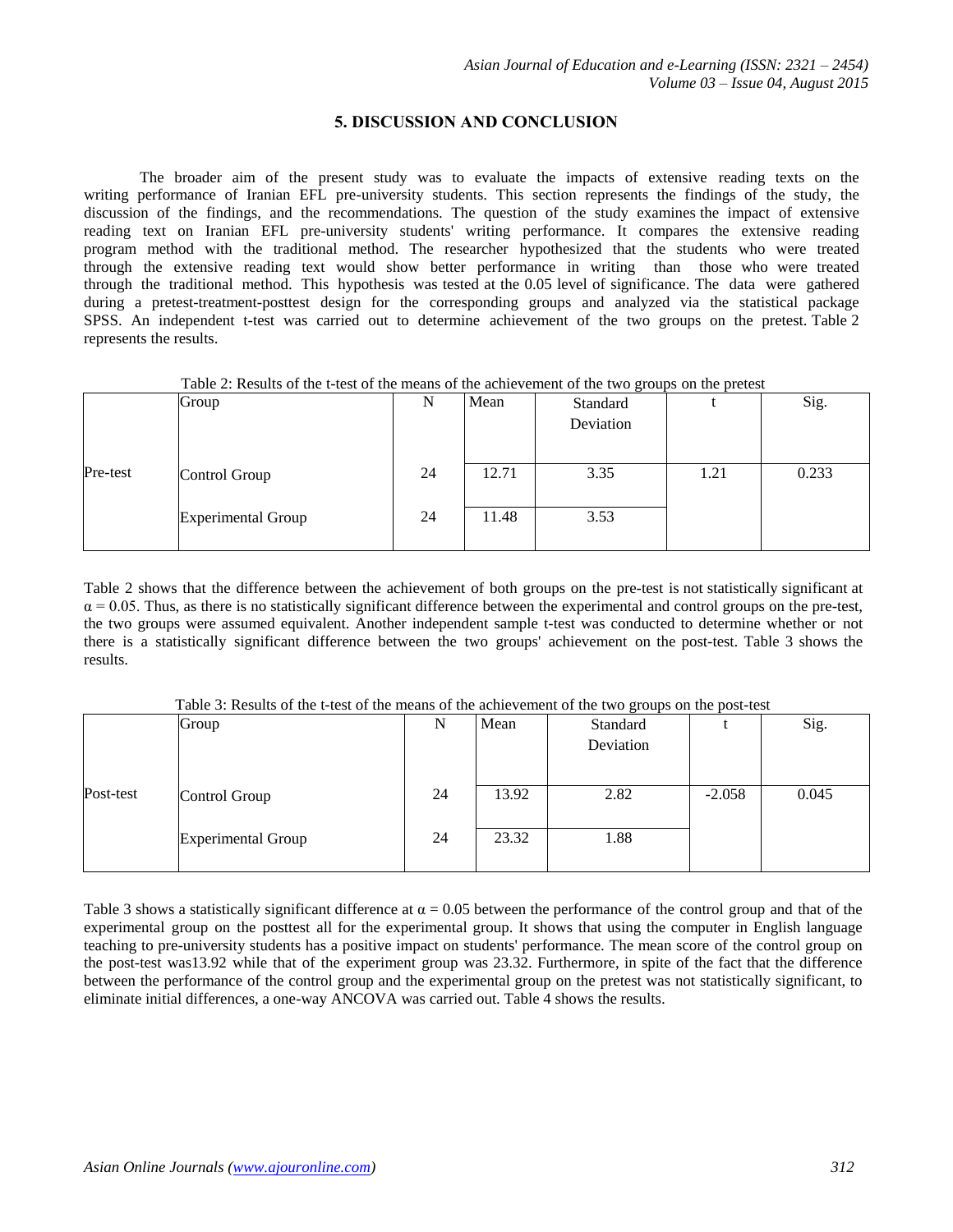| Table 4: Results of the test between subjects impacts |                |    |                  |        |       |  |  |
|-------------------------------------------------------|----------------|----|------------------|--------|-------|--|--|
| Source                                                | Sum of Squares | df | Means of Squares | F      | Sig.  |  |  |
|                                                       |                |    |                  |        |       |  |  |
| Pre-test                                              | 56.677         |    | 56.677           | 22.653 | 0.000 |  |  |
| Group                                                 | 123.681        |    | 123.681          | 49.433 | 0.000 |  |  |
| Error                                                 | 95.075         | 38 | 2.502            |        |       |  |  |
| Corrected<br>Total                                    | 273.512        | 40 |                  |        |       |  |  |

Table 4 indicates a statistically significant difference between the control group and the experimental group on the posttest. The achievement of the experimental group, measured by the difference between the pre-test and the post-test, was meaningfully better than that of the control group.

The findings of this part of the study are consistent with studies conducted by Beach [\(1984\),](javascript:__doLinkPostBack() Schneider (1985), Janopoulous (1986), Murdoch (1986), Hafiz and Tudor (1990), Zaher (1990), Grabe and Kaplan (1996), Mason and Krashen (1997), Bell (1998), Ferris and Hedgcock (1998), Wong (2001), Helal (2003), Smith (2003), Bakir (2004), Hany(2007), Shen(2009), Yoshimura [\(2009\),](javascript:__doLinkPostBack() Kirin [\(2010\), Alkhawaldeh\(201](javascript:__doLinkPostBack()1), De Rycker and Ponnudurai (2011), Erhan [\(2011\),](javascript:__doLinkPostBack() and Zainal and Husin (2011). All of these studies showed that using extensive reading in English language instruction in general and in improve their writing skill in particular. They also found that extensive reading does offer students certain educational benefits. Moreover, the findings of the study are in line with the hypothesis of that study as it was found that the extensive reading text has a positive impact on Iranian EFL Pre-university students' performance in writing. The researcher demonstrates that the difference in the performance of the students was assigned to using the extensive reading text in the writing classes. The experimental group participants significantly improved their writing performance in a period of two months. The progress attained by the control group participants, nevertheless, was not statistically meaningful.

With comparing the outcomes accomplished by the two groups, the researcher concluded that the improvement attained by the experimental group may be ascribed to the way they render instruction the extensive reading text. Furthermore, the differences between the two groups may be attributed to many other reasons. First, using the extensive reading text in the writing classes is a novelty. This novelty may have encouraged the students to deal with it enthusiastically, which may have been reflected in better writing achievement. Second, reading many different texts and doing many reading and writing activities helped the students develop healthy reading and writing habits and at the same time paved the way to promoting the writing performance through the consistent exposure to the meaningful content of the texts. The conditions provided by the extensive reading text promoted total attention that led to greater understanding of the content, which in turns led to improving writing performance. Third, instructing students through the extensive reading text motivated them to exploit the skills they learned when composing an essay on a particular topic which certainly leads to improve their writing performance. Fourth, it is sure that Iranian EFL pre-university students knew enough about writing skills and its sub-skills, but they lacked the opportunity to put them into real practice. Once they were taught the definitions of each skill and its sub-skills, and were provided with enough activities and encouragement, they were able to apply them successfully. Fifth, using the extensive reading text was effective in motivating the students to read a wide variety of texts and to write a great number of essays on different topics, which in turns, improved their writing performance. Sixth, the program was useful in motivating the students to read on different genres (narrative, descriptive, scientific, and expositive texts) which increased their writing proficiency. Seventh, the reading passages the students exposed to offered them a good opportunity to see how a main idea is developed through out a passage. Moreover, they offered the students a range of vocabulary to be used later on in their writing. Besides, the students were able to collect necessary ideas and information for writing through reading the passages. Finally, integrating reading and writing with relevant topics was an important factor because the students realized the relationship between writing and reading, which minimized the feeling of boredom and kept them active all the time.

This supports that of Grabe and Kaplan (1996) who suggested that reading activities will be a great assistance to improve and promote too many writing activities at the beginning and advanced levels. They also stated that the outcome of a reading activity serves as input for writing. Zamble (1992) stressed that the teaching of reading and writing cannot be torn apart nor can be arranged in linear order so that one necessarily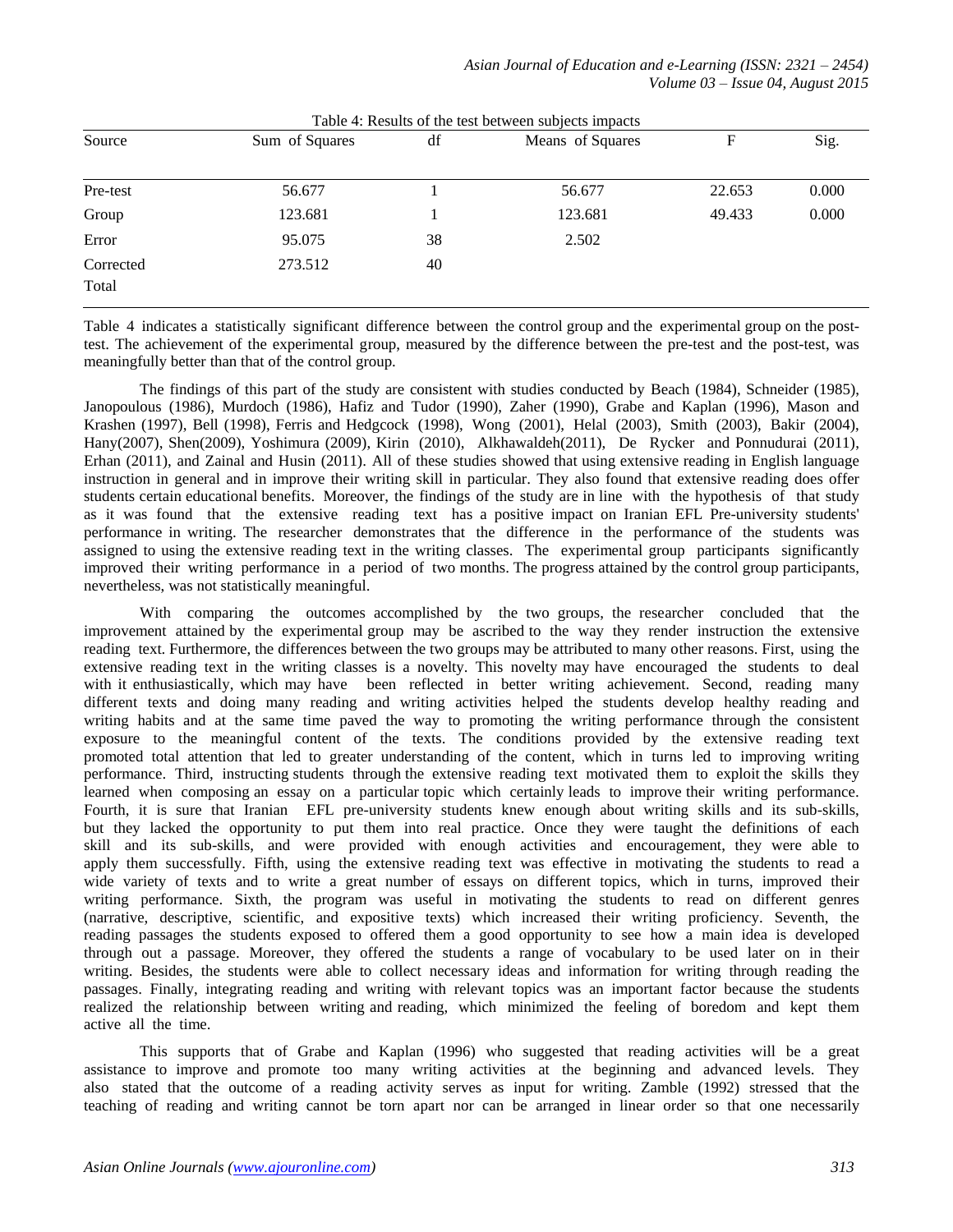precedes the other. Ferris and Hedgcock (1998) also indicated that voluntary-pleasurable reading has empirically proved to bring about positive impacts on developing writing skill. In light of the findings of the present study, the researcher can say that the use of extensive reading inside the classroom tends to make learning more interesting. Extensive reading texts can promote motivation. Moreover, the findings of this study suggested that integrating extensive reading texts into writing instruction, was effective for enhancing students' performance and provided a positive learning experience.

# **6. REFERENCES**

- Abou Baker , A. (1996). Designing an English program to develop the reading and writing skills for university science students in Libya. Unpublished Ph.D. Dissertation , Ain Shams University, Cairo, Egypt.
- Alkhawaldeh , A. (2011). The Effect of EFL Reading Comprehension on Writing Achievement among Jordanian Eighth Grade Students. European Journal of Scientific Research,66 (3),352- 365.[Online] Available[: http://www.europeanjournalofscientificresearch.com](http://www.europeanjournalofscientificresearch.com/)
- Al-Meni, A.M.O. (2008). An investigation of the effect of computer-assisted writing instruction on EFL Saudi learners' ability. Unpublished M.A Thesis, King Saud University, Riyadh, KSU.
- Applebee, N.A. (1984). Writing and reasoning. Review of Educational Research, 54, 577-596[.](http://dx.doi.org/10.3102/)  [http://dx.doi.org/10.3102/00346543054004577](http://dx.doi.org/10.3102/)
- Bakier, A. (2004). The effect of extensive reading on English writing proficiency and attitudes of  $10^{\text{th}}$ grade students in Nablus. Unpublished Ph.D. Dissertation, Ain Shams University, Cairo, Egypt.
- [Beach, R. \(1984\).](javascript:__doLinkPostBack() The effect of reading ability on seventh graders' narrative writing. (ERIC Document Reproduction Service NO. ED 246401).
- Bell, T. (1998). Extensive reading: Why? And how". [Online] Available:
- <http://www.aitech.ae.jp/~>itesl /Articles/Bell-Reading.html
- Cho, K.S. & Krashen, S. (1995a). "Becoming a dragon : Progress in English as a second language through narrow free voluntary reading." California Reader, 29, 9-10.
- Cho, K.S. & Krashen, S. (1995b). "From Sweet Valley Kids to Harlequins in one years: A
- case study of an adult second language acquirer." California English, 1(1), 18-19.
- Cho, K.S., & Krashen, S. (1994). "Acquisition of vocabulary from the Sweet Valley Kids series : Adult ESL acquisition." The Journal of Reading, 37, 662-667.
- Constantino, R. (1994). "Pleasure reading helps, even if students don't believe it." The Journal of Reading, 37, 504- 55.
- Day, R., & Bamford, J. (2002). Top ten principles for teaching extensive reading. Reading in a Foreign Language, 14, 136–141. [Online] Available[:](http://www.nflrc.hawaii.edu/rfl/October2002/day/day.pdf)  <http://www.nflrc.hawaii.edu/rfl/October2002/day/day.pdf>
- De Rycker, A., & Ponnudurai, P. (2011). The effect of online reading on argumentative essay writing quality. GEMA Online™ Journal of Language Studies, 11(3), 147-162.
- Elley, W., & Mangubhai, F. (1983). "The impact of reading on second language learning."
- Reading Research Quarterly, 19, 53[-67. http://dx.doi.org/10.2307/747337](http://dx.doi.org/10.2307/)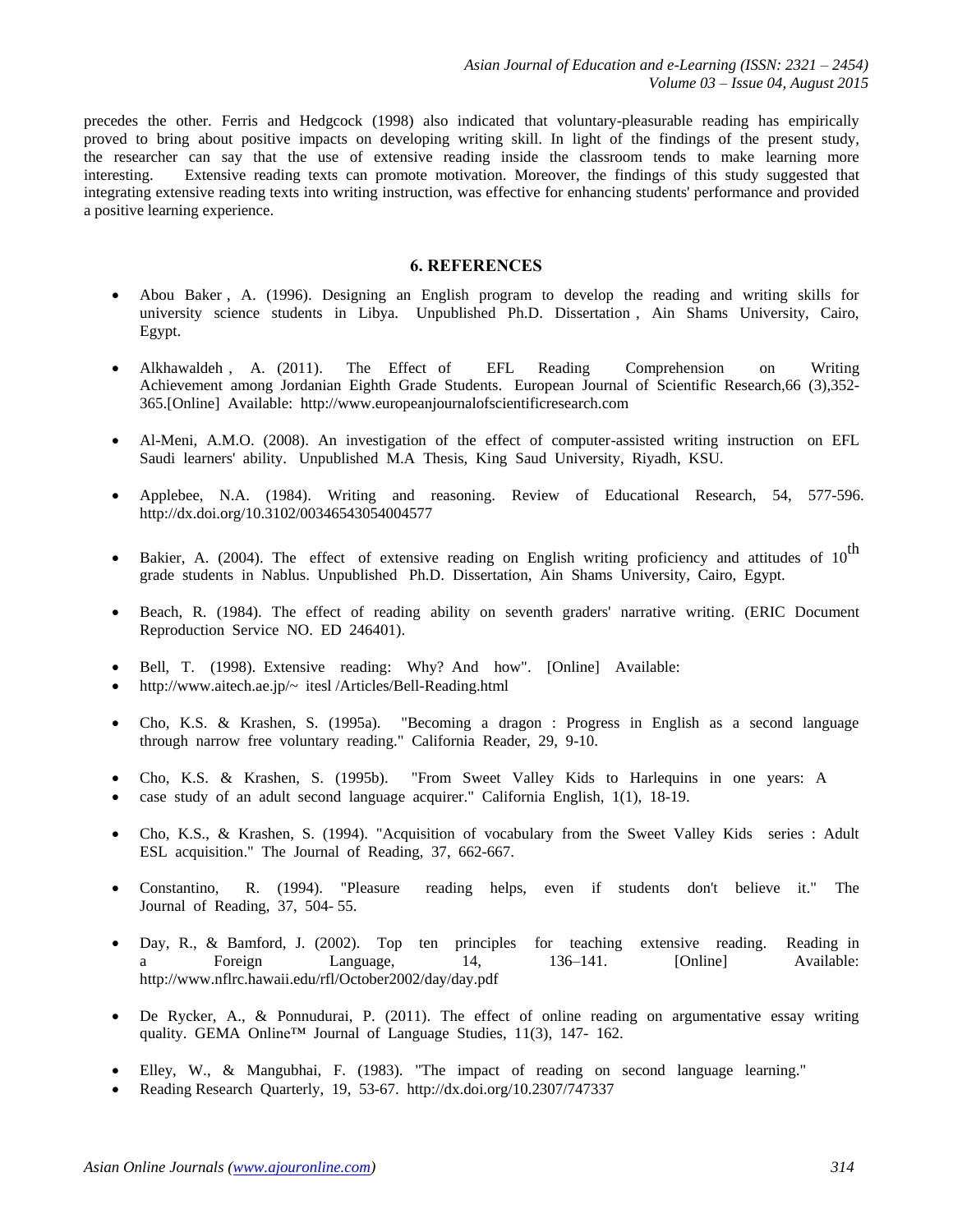- Elley, W.B. (1991). Acquiring literacy in second language: The effect of book-based programs. Language Learning, 41(3), 375-411[. http://dx.doi.org/10.1111/j](http://dx.doi.org/10.1111/).1467-1770.1991.tb00611.x
- Emig, J. (1977). Writing as a mode of learning. College Composition and Communication, 28, [122-128.](http://dx.doi.org/10.2307/)  <http://dx.doi.org/10.2307/>356095
- Erhan, D. (2011). Impacts of cooperative integrated reading and composition (CIRC)
- technique on reading-writing skills. [Educational Research and Reviews,](javascript:__doLinkPostBack() 6(1), 102-109.
- Ferris, D., & Hedgcock, J.S. (1998). Teaching ESL composition: purpose, process, and practice. Mahwah, NJ: Lawrence Erlbaum Associates, Inc.
- Grabe, W. (1991). Current development in second language reading research. TESOL Quarterly, 25(3), 375-4[06. http://dx.doi.org/10.2307/3586977](http://dx.doi.org/10.2307/)
- Grabe, W., & Kaplan, R. (1996). Theory and practice writing. New York, NY: Longman. Hafiz, F. M., & Tudor, I. (1990). Graded readers as an input medium in L2 learning. System, 18(1), 31-4[2.](http://dx.doi.org/10.1016/)  [http://dx.doi.org/10.1016/0346-251](http://dx.doi.org/10.1016/)X(90)90026-2
- Hany, I. (2007). The impacts of using reading for writing approach on developing the writing ability of Egyptian EFL learners and their attitudes towards writing. (ERIC Document Reproduction Service NO. ED 498363).
- Helal, E. (2003). A proposed self-access reading program for developing English language writing skills for first year secondary students. Unpublished M.A. Thesis, Ain Shams University, Cairo, Egypt.
- Janopoulolus, M. (1986). The relationship of pleasure reading and second language writing proficiency. TESOL Quarterly, 2[0\(4\), 763-768. http://dx.doi.org/10.2307/3586526](http://dx.doi.org/10.2307/)
- Kembo, J. (1993). Reading: Encouraging and maintaining individual extensive reading. English Teaching Forum, 31(20), 36-38.
- Khater, A. (2002). A suggested program to develop reading and writing skills for English language major in light of counter-based instruction. Unpublished Ph.D Dissertation, Ain Shams University, Cairo, Egypt.
- Kirin , W. (2010). Impacts of extensive reading on students' writing ability in an EFL class.
- The Journal of Asia TEFL, 7(1), 285- 308.
- Krashen, S. D. (1982). Principles and practice in second language acquisition. New York: Prentice Hall.
- Krashen, S. D. (1984). Writing: Research, theory and application. New York: Prentice Hall. Leki, I. (2003). A challenge to second language writing professionals: Is writing overrated?
- In B. Kroll (Ed.). Exploring the dynamics of second language writing. New York: Cambridge University Press. [http://dx.doi.org/10.1017/CBO](http://dx.doi.org/10.1017/)9781139524810.021
- Mason, B., & Krashen, S. (1997). Extensive reading in English as a foreign language. System,
- 25(1), 91-1[02. http://dx.doi.org/10.1016/S0346](http://dx.doi.org/10.1016/)-251X(96)00063-2
- Murdoch, G. (1986). A more integrated approach to the teaching of reading. English Language Forum, 5(1), 13-20.
- Nagy, W., & Herman, P. (1987). Breadth and depth of vocabulary knowledge: Implications for acquisition and instruction. In Mckeown, M., & Curtis, M. (EDs), The nature of vocabulary acquisition. Hills Date, NJ: Lawrence Erlbaum.